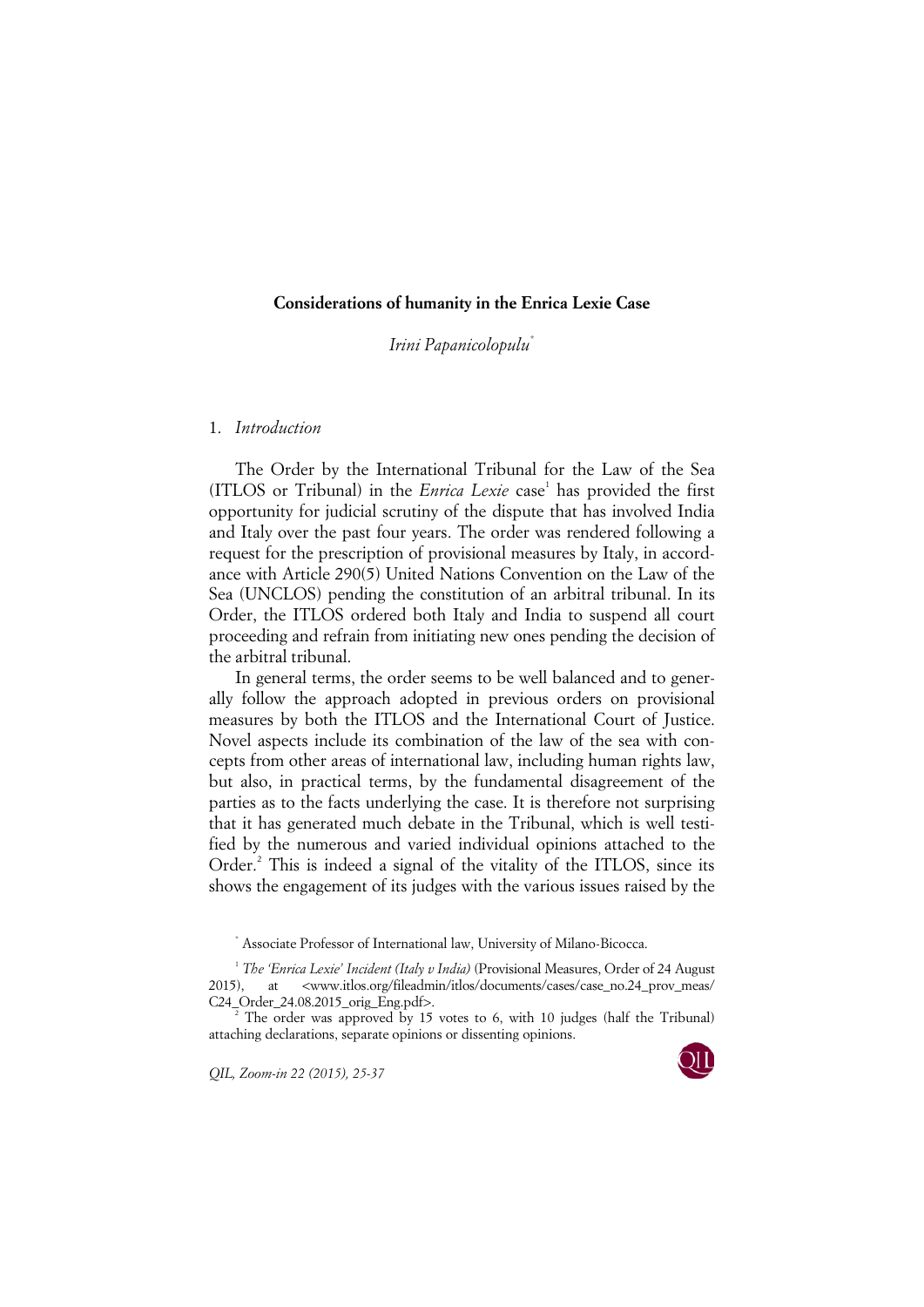parties, but also its ability to mediate different views and produce an order that is widely accepted and takes a balanced approach to controversial issues.

While relatively concise, as all similar orders have been, the ITLOS order contains the seed of many issues, which are hinted at, if not developed, by the Tribunal. One of these is the role of the so-called 'considerations of humanity' in the formulation, interpretation and application of law of the sea rules.

This contribution will set out to examine such issues. It will first contextualise the Order by looking at the origin of the phrase 'considerations of humanity' in relation to events happening at sea and the recent case law of other international judicial bodies established under the UNCLOS. It will then look at the Enrica Lexie case and how the order deals with 'considerations of humanity' in the present case. In its conclusion, it will discuss the role of 'considerations of humanity' in the case law of law of the sea tribunals, submitting that the *Enrica Lexie* case constitutes a test for such concept and an occasion for the further humanisation of the law of the sea.

## 2. *Considerations of humanity in the ICJ*

The first mention of 'considerations of humanity' in a law of the sea case dates back to the *Corfu Channel* Judgment by the International Court of Justice (ICJ or Court).<sup>[3](#page-1-0)</sup> In this case, the Court had been called upon to assess whether Albania was internationally responsible for the damage caused to British warships by a minefield laid in the Corfu Channel waters. The Court and the parties all recognised the existence of the obligation of the coastal State to give warning to ships transiting through its territorial waters of any minefield existing therein. In the absence of any applicable treaty, the Court grounded this legal obligation

'on certain general and well-recognized principles, namely: elementary considerations of humanity, even more exacting in peace than in war; the principle of the freedom of maritime communication; and every

3 *Corfu Channel Case (UK v Albania)* (Merits) [1949] ICJ Rep 4 ('Corfu Channel').

<span id="page-1-0"></span>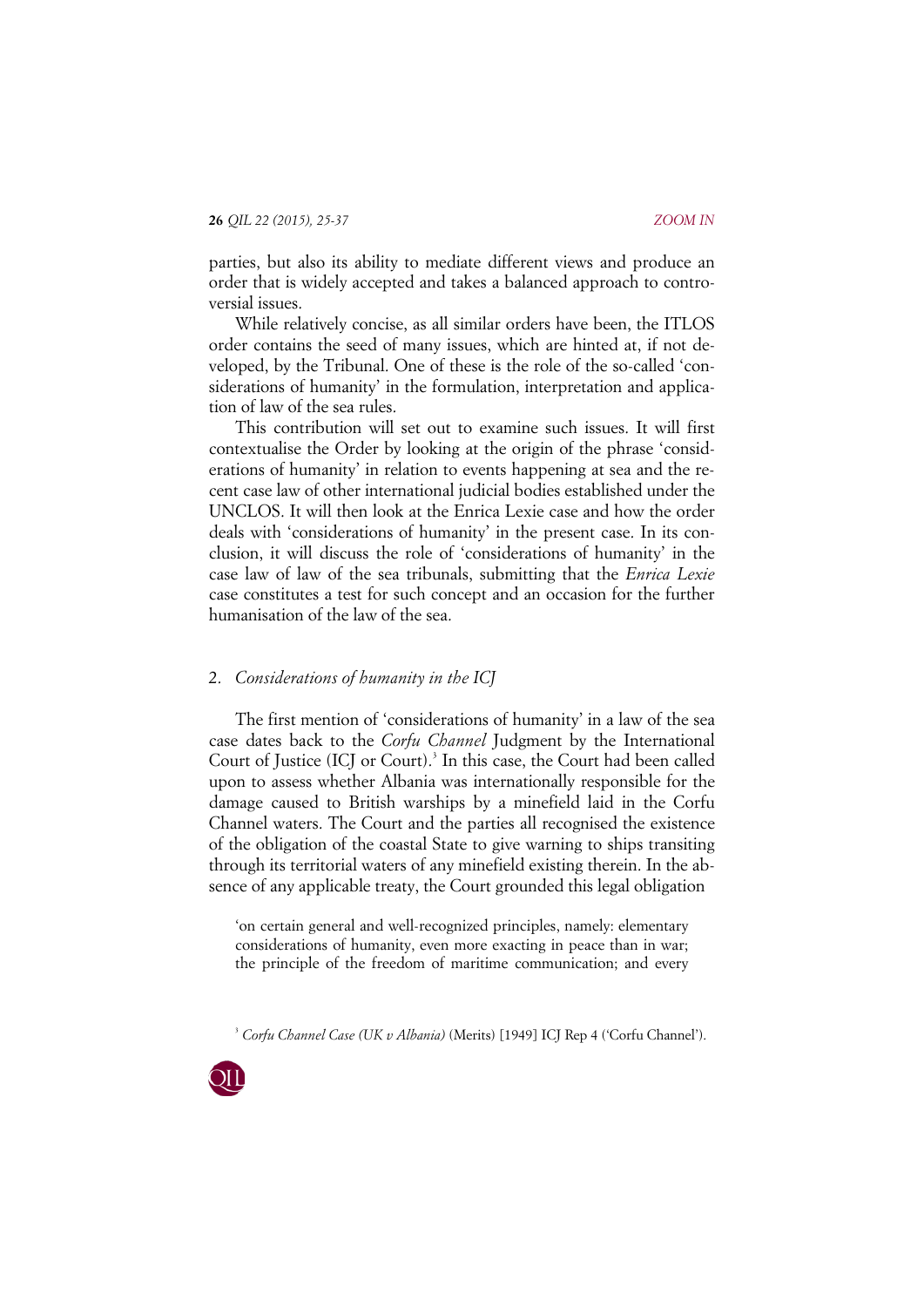State's obligation not to allow knowingly its territory to be used for acts contrary to the rights of other States'. [4](#page-2-0)

The first principle, 'elementary considerations of humanity' is what interests us here. The ICJ was in fact faced with a paradoxical situation, where the laws of war were in fact more protective of persons than the laws of peace. While the former included a treaty that imposed obligations on States laying minefields, the latter did not contain any such provision or any other provision aiming at the protection of persons from harm.<sup>[5](#page-2-1)</sup> The Court avoided the illogical conclusion that people are more protected during wartime than during peacetime through reference to 'considerations of humanity' as a principle that should guide the determination and application of more specific obligations pending on States. With this statement, the ICJ re-established the natural order and recognised that there does exist a legal obligation, pending on States during peacetime, to take measures to protect persons from harm that may occur to them at sea, as well as on land. $6$ 

The *Corfu Channel* Judgment is particularly significant for two reasons. On the one hand, it can be considered as giving expression to concerns underlying early treaties regulating human activities at sea, namely the creation of a safe and secure environment for people. On the other, it can be considered as the first expression of a more generalised intent of the international community to elaborate normative standards that would flesh out specific duties pending on States as far as the protection of persons is concerned. At a time when the UN Charter had just entered into force and human rights treaties did not exist, 'considerations of humanity' were 'related to human values already protected by positive legal principles which, taken together, reveal certain cri-teria of public policy and invite the use of analogy'.<sup>[7](#page-2-3)</sup>

7 I Brownlie, *Principles of Public International Law* (7th edn, OUP 2008) 27.



<sup>4</sup> *Corfu Channel* (n 3) 22.

<span id="page-2-1"></span><span id="page-2-0"></span><sup>&</sup>lt;sup>5</sup> This was due to the existence of a treaty posing obligations concerning the laying of minefields during war (Hague Convention VIII).

<span id="page-2-3"></span><span id="page-2-2"></span><sup>6</sup> It is worth noting that the existence of a legal obligation was also well accepted by both parties to the dispute. Note, in particular, that Counsel for Albania stated that 'if Albania had been informed of the operation [of laying the minefield] before the incidents of October 22<sup>nd</sup>, and in time to warn the British vessels and shipping in general of the existence of mines in the Corfu Channel, her responsibility would be involved' (*Corfu Channel* (n 3) 22).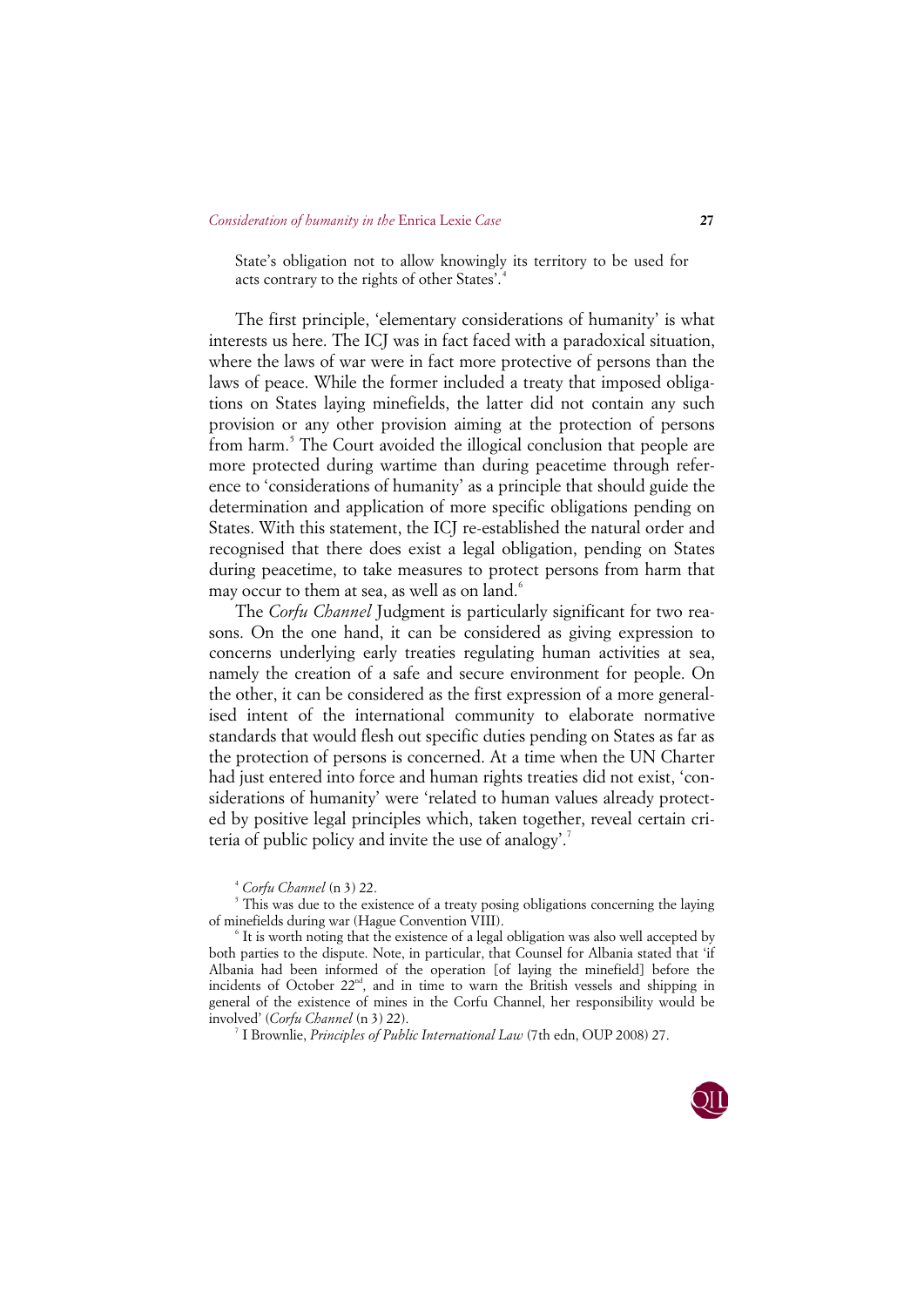## 3. *Considerations of humanity in the ITLOS and other law of the sea tribunals*

The term coined by the ICJ was taken up some decades later by the ITLOS in deciding its first case on the merits. In the *Saiga n. 2* case, the Tribunal had been called upon to assess, among other things, the lawfulness of the enforcement measures carried out by Guinea against the *M/V Saiga*, an oil tanker flying the flag of Saint Vincent and the Grena-dines.<sup>[8](#page-3-0)</sup> In a rightly famous passage, the Tribunal, engaged in the finding of rules that apply to the use of force in law enforcement activities at sea, concluded by referring to the general obligation to take into account considerations of humanity:

'In considering the force used by Guinea in the arrest of the Saiga, the Tribunal must take into account the circumstances of the arrest in the context of the applicable rules of international law. Although the Convention does not contain express provisions on the use of force in the arrest of ships, international law, which is applicable by virtue of article 293 of the Convention, requires that the use of force must be avoided as far as possible and, where force is unavoidable, it must not go beyond what is reasonable and necessary in the circumstances. Considerations of humanity must apply in the law of the sea, as they do in other areas of international law.' [9](#page-3-1)

What the Tribunal does not clarify, is what exactly those 'considerations of humanity' are and what consequences flow from them. For some judges, the expression seemed to point towards human rights law, $10$ <sup>thus</sup> possibly introducing into the picture specific norms that regulate the duties of States towards persons. Others seemed to consider it a pre-legal factor, which should serve to adapt the existing rules towards a more human-oriented content from a *lex ferenda* perspective, without however having any practical consequences on the *lex lata*.<sup>[11](#page-3-3)</sup>

<span id="page-3-3"></span><span id="page-3-2"></span><span id="page-3-1"></span><span id="page-3-0"></span><sup>&</sup>lt;sup>10</sup> Saiga (n 8) Separate Opinion of President Mensah, para 20.<br><sup>11</sup> Saiga (n 8) *Dissenting Opinion of Judge Ndiaye*, para 90, according to whom 'humanitarian considerations may inspire rules of law … are not, however, rules of law in themselves'.



<sup>8</sup> *The M/V 'SAIGA' (No. 2) Case (Saint Vincent and the Grenadines v Guinea)* (Judgment of 1 July 1999) [1999] ITLOS ('Saiga').<br>
<sup>9</sup> Saiga (n 8) para 155.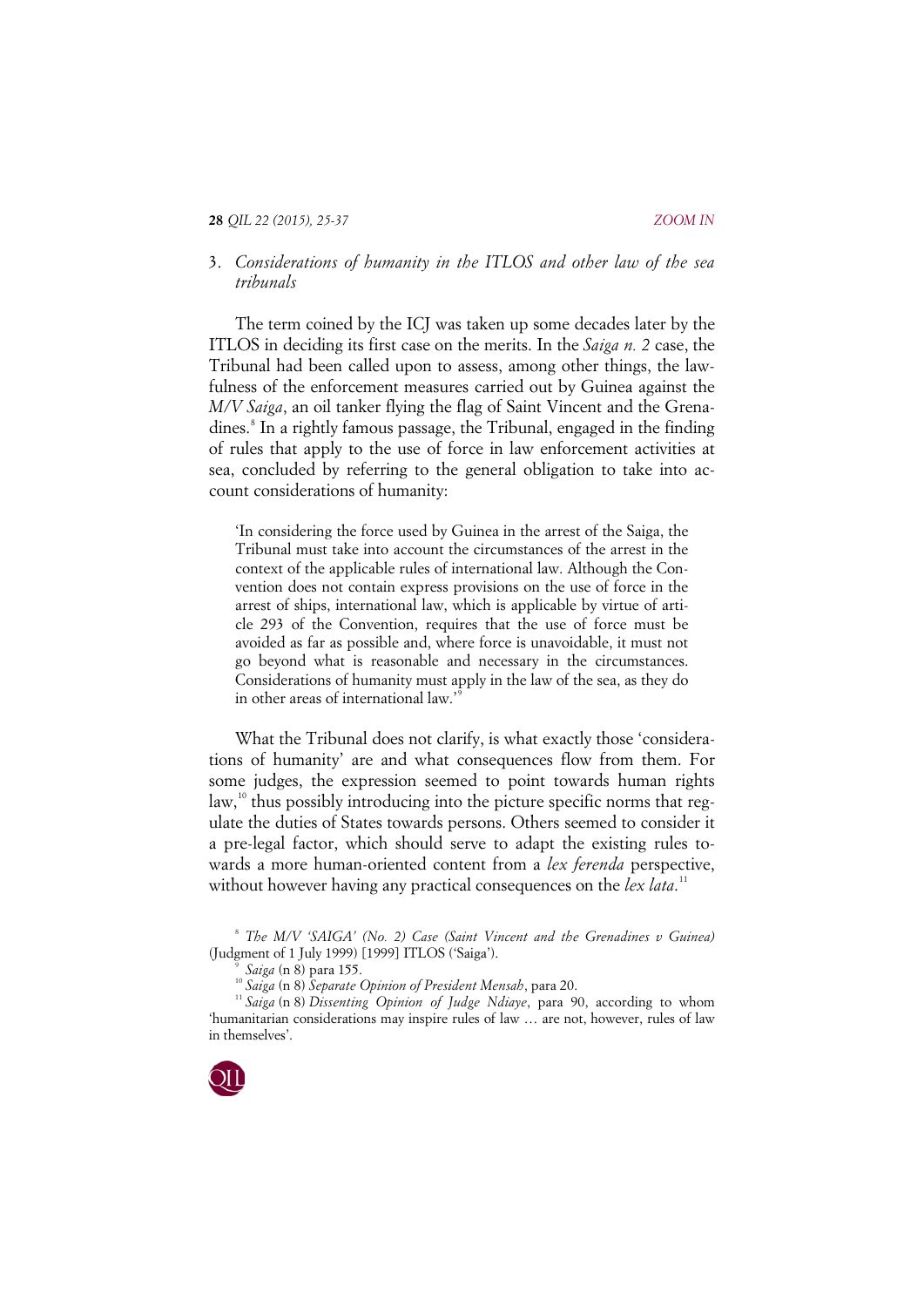### *Consideration of humanity in the* Enrica Lexie *Case* **29**

The trend towards a general reference to 'considerations of humanity' by individual judges or the Tribunal was consolidated in the subsequent cases, in particular those considering prompt release claims and those involving the arrest or other forcible acts against persons.<sup>[12](#page-4-0)</sup>

The ITLOS however also referred to different, yet similar, concepts. In the *Tomimaru* case, for example, it considered that the confiscation of a vessel should not 'be taken through proceedings inconsistent with international standards of due process of law'. [13](#page-4-1) In the *Louisa* case, the ITLOS went further than ever before when it affirmed that 'States are required to fulfil their obligations under international law, in particular human rights law, and that considerations of due process of law must be applied in all circumstances'.<sup>[14](#page-4-2)</sup>

The statement in the *Louisa* case is all the more impressive considering it was not required in the logic of the judgment and shows the concern of the ITLOS to keep in mind the bigger picture, and not just the specific UNCLOS provisions it is called upon to apply from time to time. The ITLOS had in fact just declared that it did not have jurisdiction to decide the case. Notwithstanding this conclusion, it also considered that 'it cannot but take note of the issues of human rights' raised and thus went on to make the statement just reported.

Somewhat surprisingly, 'considerations of humanity' were not expressly mentioned by the ITLOS in its Order in the *Arctic Sunrise* case. The surprise is due to the fact that the case was greatly concerned with the arrest and detention of the crew of a vessel, the Arctic Sunrise. The Netherlands claimed that the arrest and detention were in violation of both law of the sea and human rights law standards, the latter point also argued extensively, and that the vessel and crew should be released up-on posting of a bond.<sup>[15](#page-4-3)</sup> The case was therefore very similar to the

<span id="page-4-0"></span><sup>12</sup> *The 'Juno Trader' Case (Saint Vincent and the Grenadines v Guinea-Bissau)* (Prompt Release, Judgment of 18 December 2004) [2004] ITLOS ('Juno Trader') para 77. See also *Separate Opinion of Judge Treves*, para 1; *Joint Separate Opinion of Judges Mensah and Wolfrum*, paras 3-4.

<span id="page-4-1"></span><sup>13</sup> *The 'Tomimaru' Case (Japan v Russian Federation)* (Prompt Release, Judgment of 6 August 2007) [2007] ITLOS para 76.

<span id="page-4-2"></span><sup>14</sup> The M/V 'Louisa' Case (Saint Vincent and the Grenadines v Kingdom of Spain)<br>(Judgment of 28 May 2013) [2013] ITLOS para 155.

<span id="page-4-3"></span>*The Arctic Sunrise Case (Kingdom of the Netherlands v Russian Federation)* (Provisional Measures, Order of 22 November 2013) [2013] ITLOS ('Arctic Sunrise') para 33.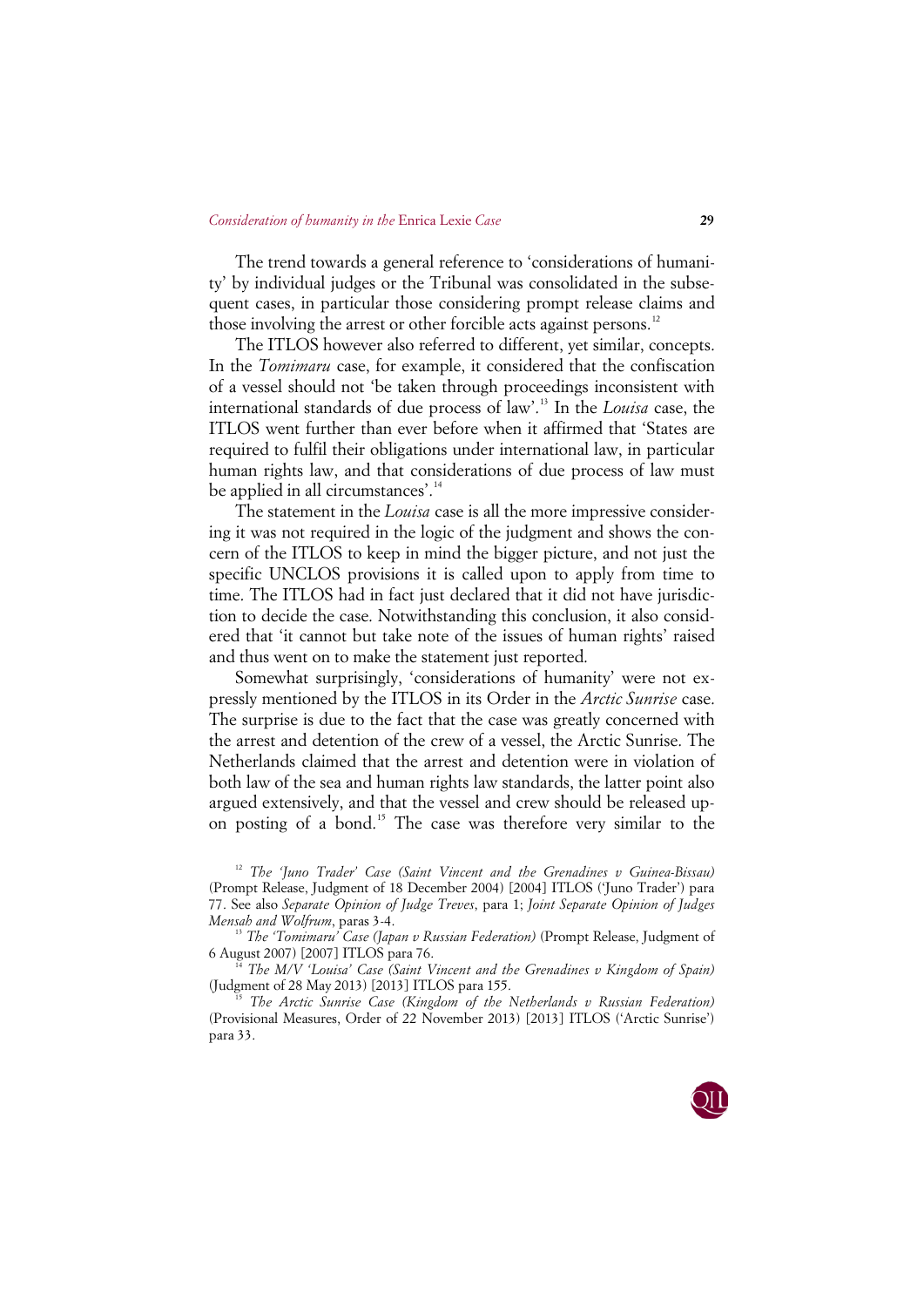prompt release cases in which the Tribunal had used reference to 'considerations of humanity' to remind the parties of their duties beyond those in the UNCLOS. There are however two differences that may have warranted a different treatment of the issue. The first one is that here the Tribunal was requested to prescribe only provisional measures pending the constitution of the arbitral Tribunal and that it had there-fore adopted a very strict approach to its jurisdiction.<sup>[16](#page-5-0)</sup> The second is that the ITLOS eventually ordered the immediate release of the persons involved, thereby making it superfluous for it to indicate how these per-sons had to be treated, since they were to be set immediately free.<sup>[17](#page-5-1)</sup>

Considerations of humanity have been invoked not only by the ITLOS but also by other arbitral tribunals ruling on the basis of the UNCLOS (Annex VII Tribunals). In the *Guyana/Suriname* case, the arbitral Tribunal recalled the statement in the ITLOS *Saiga no. 2* decision, although it did not elaborate on it.[18](#page-5-2) In the *Arctic Sunrise* case, the Arbitral Tribunal similarly recalled the *Saiga no. 2* statement in discussing the applicability of human rights law.[19](#page-5-3) In both cases, the passage was cited in the context of ascertaining the rules regulating law enforcement activities at sea, in particular the use of force and, in the *Arctic Sunrise* case, deprivation of personal liberty. Thus, reference to 'considerations of humanity' served the purpose of protecting the weak party, that is the persons against whom force had been used or threatened.

### 4. *The* Enrica Lexie *Case*

In analysing how 'considerations of humanity' were used in the *Enrica Lexie* case before the ITLOS, it seems useful to recall that this case is just one among a number of cases which see Italy and India opposed with respect to the killing of two Indian fishermen and the detention of

<span id="page-5-1"></span><span id="page-5-0"></span><sup>16</sup> *Arctic Sunrise* (n 15) *Joint Separate Opinion of Judges Wolfrum and Kelly*, para 2.<br><sup>17</sup> Similar considerations may also have prevented any mention of 'considerations of humanity' in the *Ara Libertad* case, which was also concerned with provisional measures pending the constitution of an Annex VII Tribunal. 18 *Guyana v Suriname* (Award of 17 September 2007) [2007] PCA para 405.

<span id="page-5-3"></span><span id="page-5-2"></span><sup>19</sup> *The Arctic Sunrise Arbitration (Netherlands v Russia)* (Award of 14 August 2015) [2015] PCA para 191.

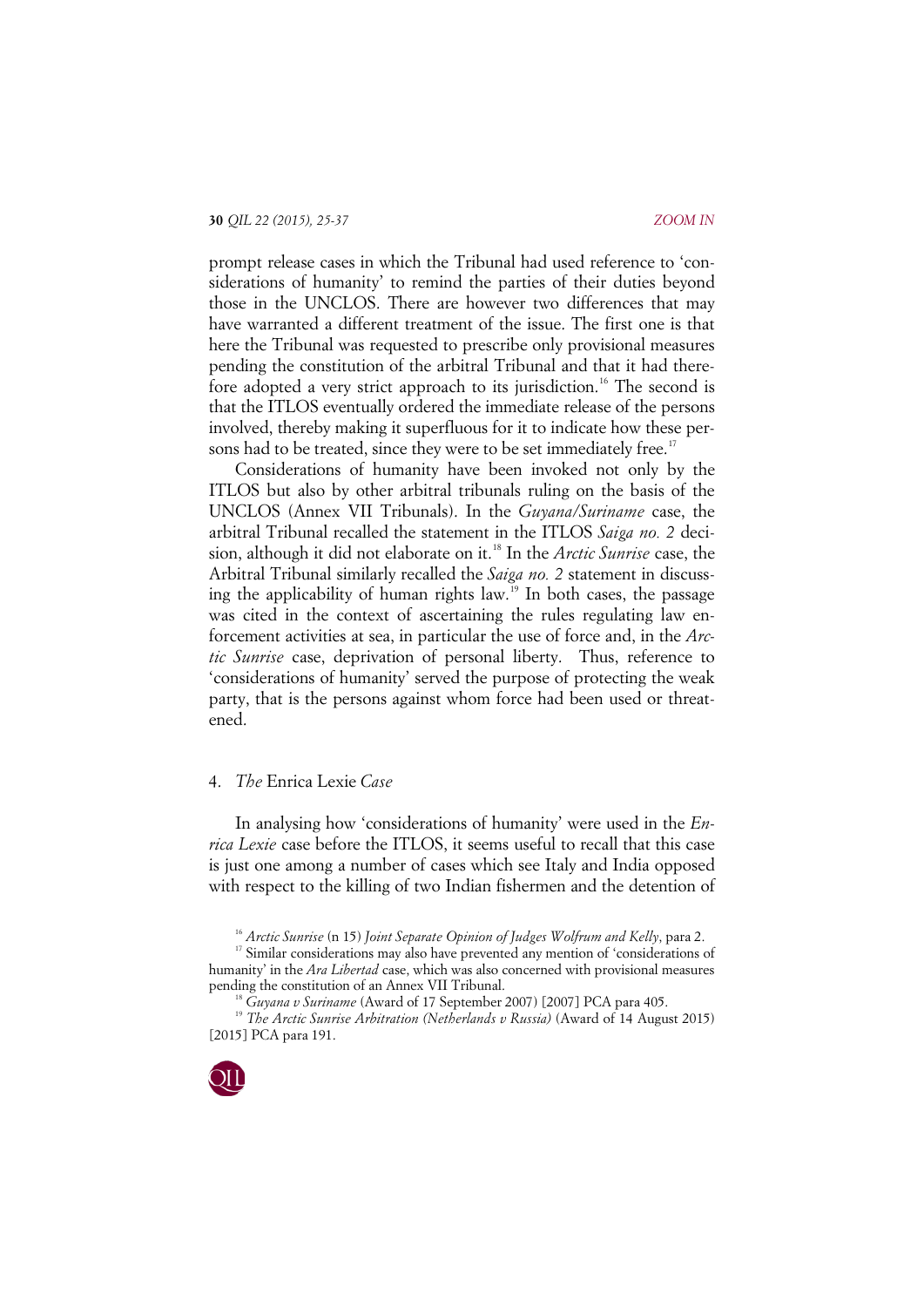two Italian marines. Before examining the ITLOS case, it should be mentioned that there are a number of disputes arising from these events, which are forming the object of proceedings in front of national and international judges.

The parties are at variance, in the first instance, with respect to the facts of the case. India claims that the two fishermen were killed by the Italian marines, who were engaged in anti-piracy protection on board the Italian-flagged vessel Enrica Lexie. Italy objects and claims that the two fishermen were not killed by the two marines. Proceedings have been initiated in both States, creating a further disagreement as to which one has jurisdiction over the case and whether Italy has exclusive jurisdiction, as the State claims. With the arrest of the two marines by India and their detention, a further dispute arose concerning the law-fulness of such arrest and detention.<sup>[20](#page-6-0)</sup> The dispute on the exercise of jurisdiction and the lawfulness of detention are now submitted by Italy to an arbitral tribunal constituted in accordance with Part XV UNCLOS.<sup>21</sup>

Within this context, it is evident that 'considerations of humanity' could be invoked with respect to a number of issues, both procedural and substantial. Turning back to the *Enrica Lexie* case before the ITLOS, 'humanitarian' considerations were invoked by Italy to justify the necessity of the required provisional measures, in particular the second measure requested, according to which Italy asked for the lifting of any restrictive measures on the personal freedom of the two marines.<sup>[22](#page-6-2)</sup> Their use is therefore procedural, to justify the urgency of the requested measure, rather than substantial, which would ask for an evaluation of the applicable substantial standards to the detention of the two marines.

<span id="page-6-2"></span>security and movement of the Marines be immediately lifted to enable Sergeant Girone to travel to and remain in Italy and Sergeant Latorre to remain in Italy throughout the duration of the proceedings before the Annex VII Tribunal', *Request under article 290, paragraph 5, of the Convention, submitted by Italy on 21 July 2015* ('Request by Italy'), para 57(b).



<span id="page-6-0"></span><sup>&</sup>lt;sup>20</sup> Measures against the two marines were subsequently relaxed and one of them is presently in Italy on medical grounds, while the other is still in India.

<span id="page-6-1"></span> $P$ <sup>1</sup> Regrettably, the proceedings of the Tribunal are not public and no documents have been posted on the dedicated webpage of the Permanent Court of Arbitration, at  $\langle$ www.pcacases.com/web/view/117>. No reasons are given for this choice, nor can it be inferred, from the material published in the ITLOS webpage of the case, that an appropriate decision as to information that should not be disclosed would not be sufficient to render the majority of the information public.<br><sup>22</sup> 'India shall take all measures necessary to ensure that restrictions on the liberty,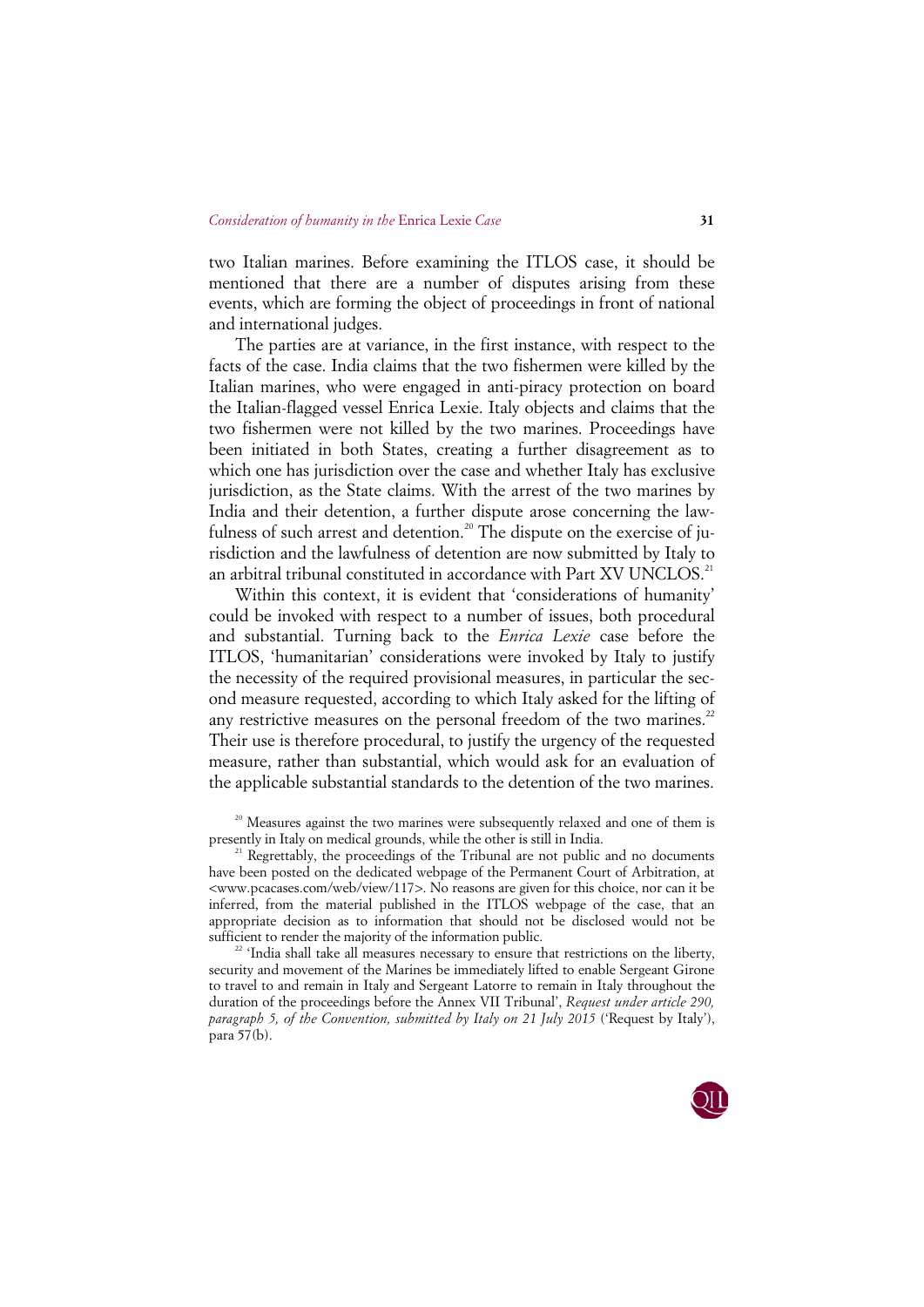After recalling that the 'rights of liberty and movement [of the two marines] have been restricted, notwithstanding the absence of any formal charges, for nearly three-and-a-half years', [23](#page-7-0) Italy in fact evokes the *Saiga no. 2* judgment and the *Arctic Sunrise* order. The Italian argument seems to put particular weight on the 'risk of severe and irreversible prejudice to the Marines, and therefore to Italy's rights' due to the prolonged restriction on personal liberty, which would provide the basis for the request of provisional measures.

It is in this context that Italy mentions 'considerations of humanity' and recalls the Saiga no. 2 passage and the one in the Corfu Channel judgment and links them with the situation of the two marines:

'The duration and circumstances of the custody and bail conditions imposed on the Marines already amount to a breach of their fundamental rights guaranteed, inter alia, under Articles 9 and 14 of the International Covenant on Civil and Political Rights, to which both Italy and India are parties. Despite nearly three-and-a-half years since the Marines were first arrested, they have not yet been informed of the charges against them — an inexcusable breach of their fundamental rights and a situation so deplorable that it was criticised by the Chief Justice of the Indian Supreme Court at a hearing on 16 December  $2014$ '.<sup>[24](#page-7-1)</sup>

This passage shows that Italy deems 'considerations of humanity' as a shorthand for human rights law, which is not only deemed applicable under the circumstances, but also as a matter that can be submitted to law of the sea judges for adjudication. The argument is expanded upon in the oral pleadings, where Italy considered that restrictions on the liberty and movement of the marines 'are contrary to international stand-ards of due process applicable under the law of the sea<sup>[25](#page-7-2)</sup> and argued on the basis of human rights instruments and case law from international human rights bodies.<sup>[26](#page-7-3)</sup>

<span id="page-7-3"></span><span id="page-7-2"></span><span id="page-7-1"></span><span id="page-7-0"></span> $26$  It could be mentioned that human rights standards are linked with the law of the sea in a somewhat convoluted way. Italy maintains that 'we are faced here with a special category of unlawful detention, namely detention which the law of the sea specifically characterises as unlawful, in this particular case by virtue of the fact that the detention is



<sup>&</sup>lt;sup>23</sup> Request by Italy (n 22) para 45.<br><sup>24</sup> Ibid para 49.<br><sup>25</sup> Verbatim Record of the public sitting, doc ITLOS/PV.15/C24/1, at 31.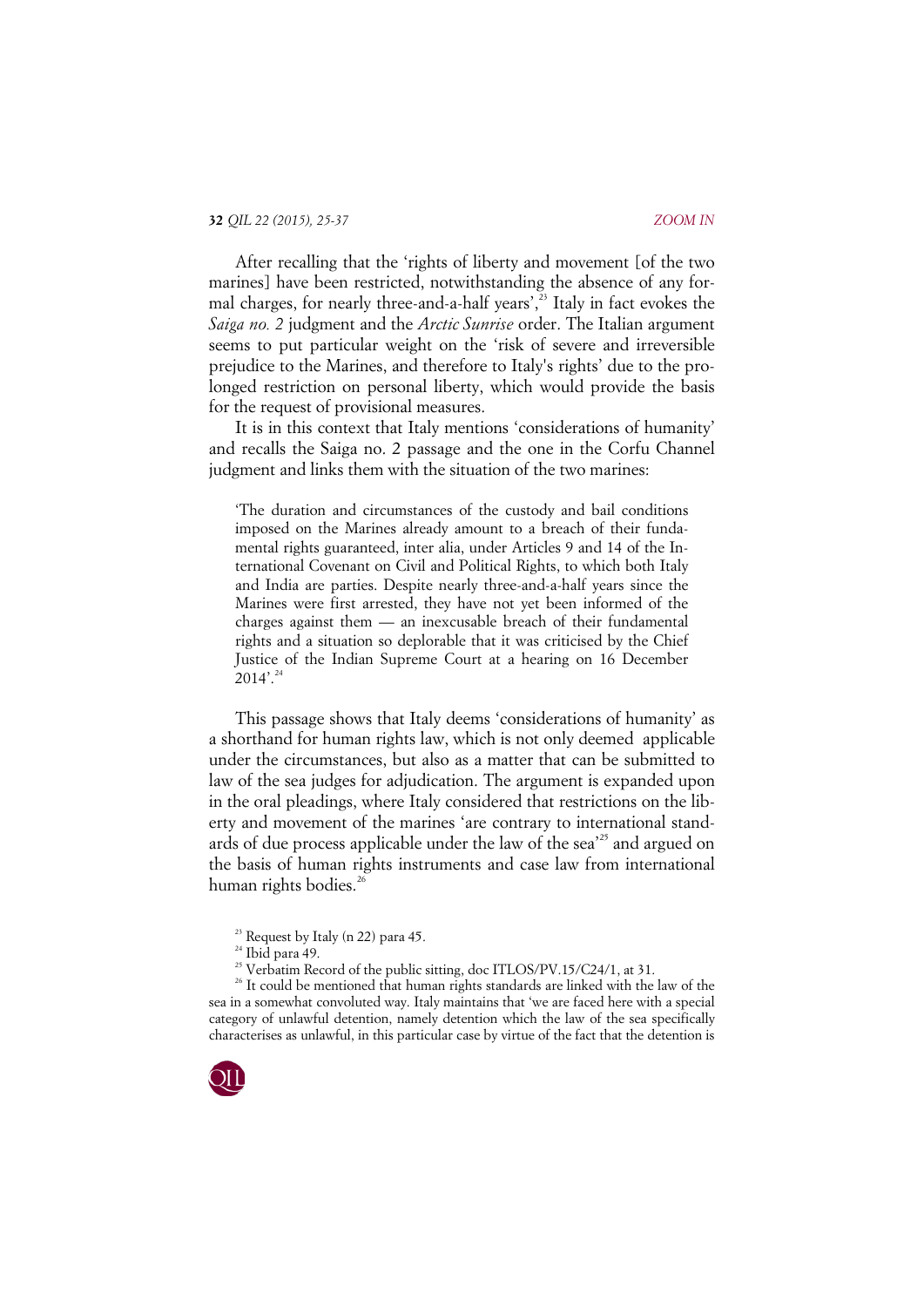What is new in the *Enrica Lexie* case, however, is the fact that India, the other party to the dispute, not only objected to the invocation of considerations of humanity by Italy arguing that it had treated the marines humanely, $27$  but raised similar issues with respect to people involved in the case from the Indian side, namely the families of the fishermen killed:

'Italy has referred to circumstances of a medical and humanitarian nature in the case. In this context, I would request the Tribunal to recall the greater loss, trauma and suffering of the families of the two Indian fishermen who have been killed. Their loss, Mr President, is permanent and irreversible. They are still waiting for the justice that has been delayed by Italy's intransigence.' [28](#page-8-1)

'It cannot be said that Italy has shown the same compassion towards the victims and their families, who are the forgotten ones in Italy's written submissions. The Notification and the Request, not to mention the oral argument this morning, endeavour to move you to pity the fate of the two accused, but there is no mention of the victims.' [29](#page-8-2)

In this case, India, without referring directly to 'considerations of humanity' and the law of the sea tribunals case law, uses the 'humanitarian' argument not to invoke any specific human right, but rather to contextualise the facts of the case recalling their social and economic con-

<sup>&</sup>lt;sup>28</sup> Verbatim Record of the public sitting, doc ITLOS/PV.15/C24/2, at 43. <sup>29</sup> Ibid.



not premised on a permissible exercise of jurisdiction and violates immunity' and that the 'restrictions on the liberty and movement of the marines further breach the law of the sea because they violate international standards of due process which, as this Tribunal has held on several occasions, must inform the operation of the law of the sea'. The first argument seems to conflate the unlawfulness of an arrest that has taken place at sea, and which has formed the object of the cases mentioned by Italy, and an arrest that has happened on land, as in the case of the two Italian marines, although in relation to events that have happened at sea. The second argument does not clarify what 'inform' should mean, ie whether it has an impact on the interpretation and application of rules contained in law of the sea instruments or whether it could also introduce rules from instruments belonging to other fields of law, such as human rights law. Furthermore, the arguments advanced by Italy seem better suited to argue the merits of the case, rather than the necessity for provisional measures.<br><sup>27</sup> *Written observations submitted by India on 6 August 2015* ('Observations by In-

<span id="page-8-2"></span><span id="page-8-1"></span><span id="page-8-0"></span>dia') 54.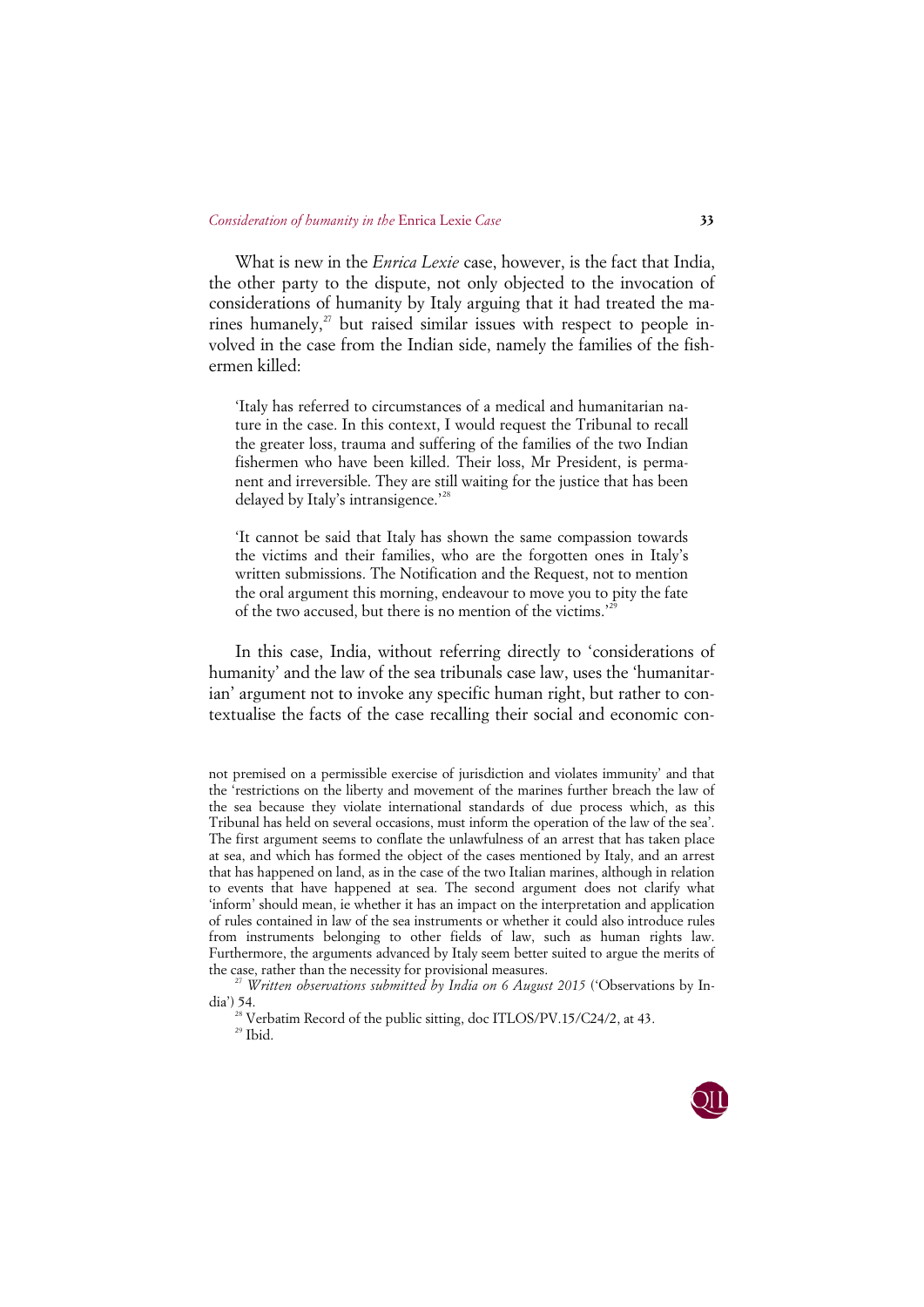sequences. The proposed solution would be a balancing of humanitarian considerations on the two sides, since the 'well-being and humanitarian considerations in favour of persons accused of a serious crime have to be balanced with that of the victims of the crime', the latter consid-ered as prevailing in case of conflict.<sup>[30](#page-9-0)</sup>

India's use of humanitarian considerations also leaves some uncertainties as to its purpose and extent. Rather than a basis for claiming a specific right, were it the right of the victims' families for redress, a right that is also protected under human rights law, India appears to use humanitarian considerations as an emotional call to counter-balance the call for a more 'humane' approach towards the two marines, advocated by Italy, and to justify its treatment of them.

Faced with these two calls for 'humanity', the ITLOS seems to pay attention to both uses of 'humanitarian considerations'. As a matter of principle, it reaffirms that 'considerations of humanity must apply in the law of the sea as they do in other areas of international law'.<sup>[31](#page-9-1)</sup> This is however a neutral statement and the Tribunal proceeds to apply it to the people involved on both sides of the dispute. On one hand the Tribunal 'is aware of the grief and suffering of the families of the two Indi-an fishermen who were killed<sup>[32](#page-9-2)</sup> and on the other it 'is also aware of the consequences that the lengthy restrictions on liberty entail for the two Marines and their families'.<sup>[33](#page-9-3)</sup>

One can only guess as to the reasons for this equanimity. On one hand, it might derive from an effort to accommodate the divergent opinions of judges.<sup>[34](#page-9-4)</sup> A part of the judges seems convinced by the hu-man rights argument advanced by Italy,<sup>[35](#page-9-5)</sup> whilst other judges seem to agree with the Indian position and object to what Vice-President Bouguetaia refers to as a 'selective reference to humanity'. [36](#page-9-6) On the oth-

<sup>30</sup> Observations by India (n 27) 5, para 1.15.<br><sup>31</sup> *Enrica Lexie* (n 1) para 133.<br><sup>32</sup> Ibid para 134.

<span id="page-9-6"></span>*Enrica Lexie* (n 1) *Dissenting Opinion of Vice-President Bouguetaia*, para 26, see also para 32. In similar terms *Declaration of Judge Paik*, paras 6-8; *Dissenting Opinion of* 



<sup>&</sup>lt;sup>33</sup> Ibid para 135.

<span id="page-9-4"></span><span id="page-9-3"></span><span id="page-9-2"></span><span id="page-9-1"></span><span id="page-9-0"></span><sup>34</sup> As hinted in the *Enrica Lexie* (n 1) *Dissenting Opinion of Vice-President Bouguetaia*, para 1. 35 *Enrica Lexie* (n 1) *Declaration of Judge Kelly*, para 6; *Separate Opinion of Judge* 

<span id="page-9-5"></span>*Jesus*, paras 10-11.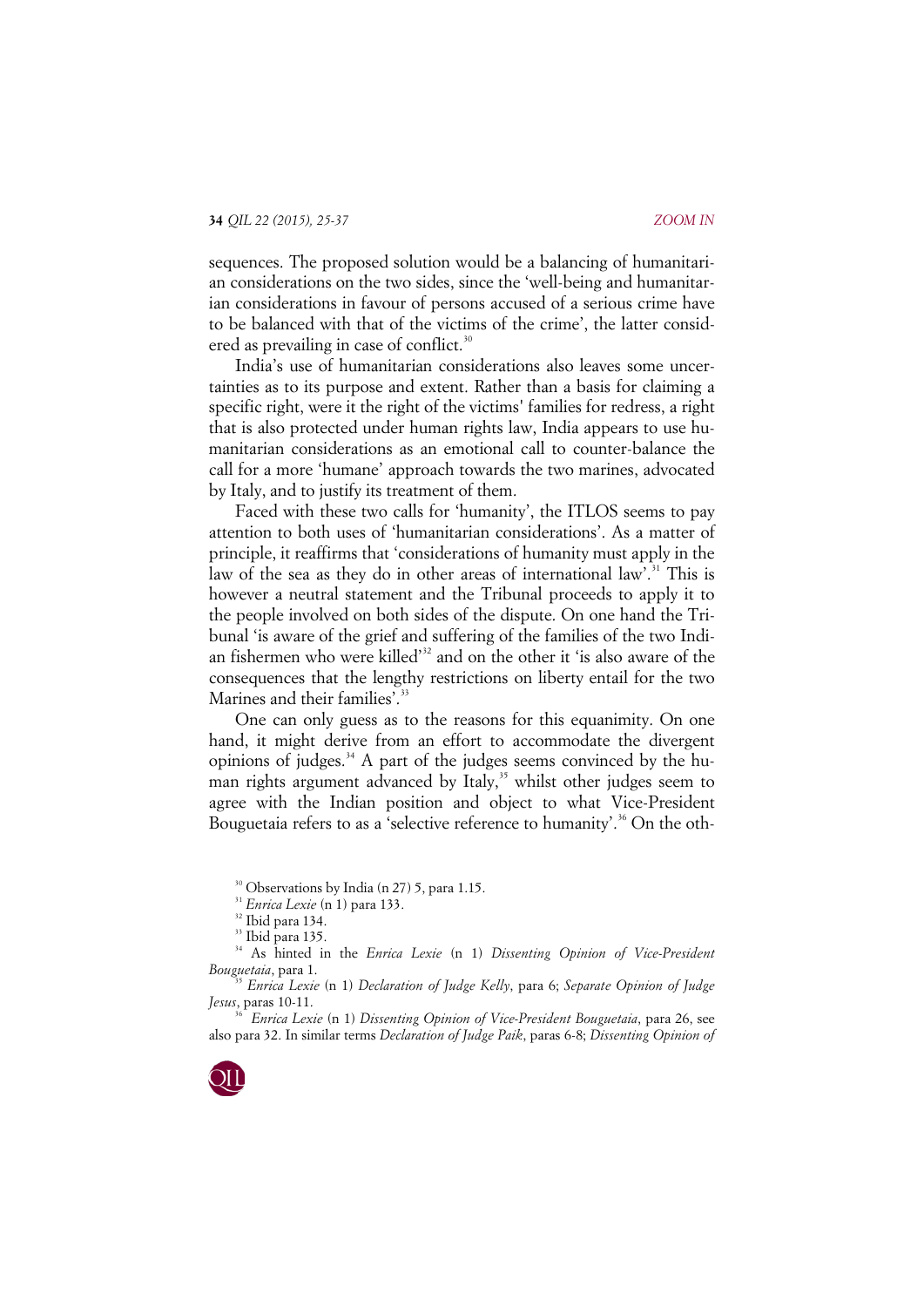er hand, it might also be the result of a generalised consideration that all the people involved in a case, whatever their role and the party to whom they refer, deserve to be treated with humanity.

Under a different reading, recalling the general principle and then declining it for both parties might also be seen as a way of dismissing both the procedural argument advanced by Italy and the emotional claim submitted by India. The test for granting provisional measures, according to the Tribunal, is that there should be 'a real and imminent risk that irreparable prejudice could be caused to the rights of the parties'. Italy had tried to argue that the continuing restrictions on their liberty affected irremediably the rights of the marines and therefore those of Italy. The Tribunal, however, does not appear to have taken this into account, as it eventually did not grant the measure requested, 'because that touches upon issues related to the merits of the case'. [37](#page-10-0)

# 5. *A test for 'considerations of humanity' in the law of the sea*

Following from a number of cases where the ITLOS and other law of the sea tribunals have consolidated the role of 'considerations of humanity' and human rights law in law of the sea disputes, the *Enrica Lexie* case, and the ITLOS Order, may be seen as a natural evolution and at the same time a test for the concept.

Until this case, in fact, the use of considerations of humanity had been univocal, though somewhat ambivalent. On one hand, considerations of humanity have been the shorthand for the introduction of human rights into law of the sea cases, in particular such fundamental civil rights as the right to life, the right not to be subject to torture, the right to personal freedom and the right to due process of law. On the other, considerations of humanity would appear to be a call for the application of extra-legal concepts, in particular a humanitarian perspective on the protection of people, which however does not necessarily find its expression in concrete legal rules. In both cases, considerations of humanity were invoked by one party only, that which was taking up the rights

<span id="page-10-0"></span>*Judge Chandrasekhara Rao*, para 16. Interestingly, while Vice-President Bouguetaia and Judge Chandrasekhara Rao voted against, Judge Paik voted in favour of the Order. 37 *Enrica Lexie* (n 1) para 132.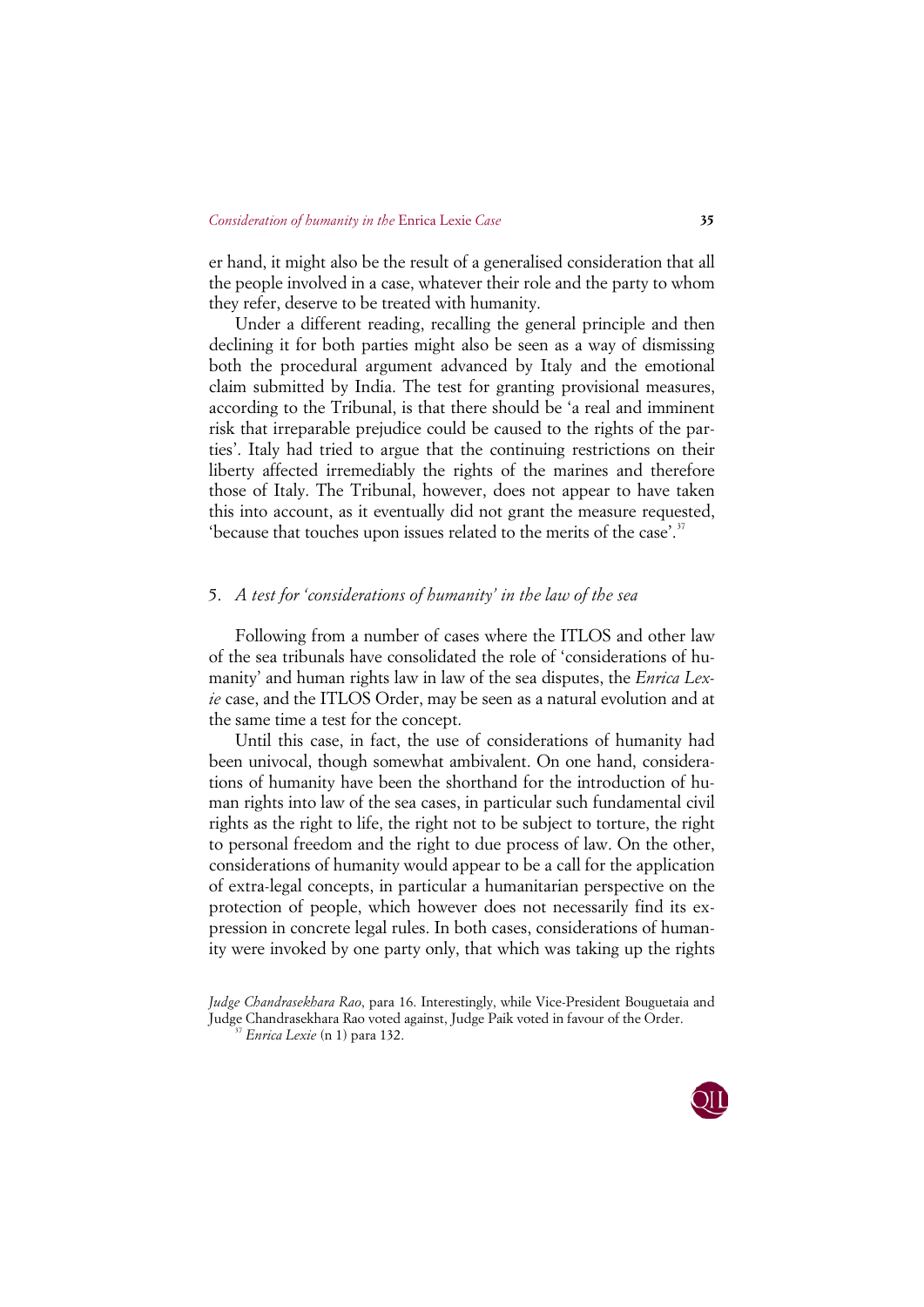of its people against allegedly unlawful action exercised by the other State.

In the Enrica Lexie case, the situation is different, since both parties use the 'considerations of humanity' argument to invoke protection for their people against the acts of the other State and its organs. On one hand, Italy advances considerations of humanity to safeguard its marines from the alleged breaches of due process at the hands of the Indian authorities. On the other hand, India invokes humanitarian considerations in its effort to bring to justice the people - who Italy claims are its organs - who have allegedly killed two fishermen, violating their right to life. These are not just procedural arguments, concerned with the plausibility of provisional measures, but go to the heart of the dispute involving an evaluation of the substantial standards that should be applied. The point was finely noted by the ITLOS, which considered it to be tied closely to the merits of the case.

This double invocation shows that considerations of humanity, which have played an important role in adapting the law of the sea to the values attached to human rights, $38$  are not a panacea and cannot by themselves provide the solution to all cases involving individuals. The issue underlying the request by Italy that any measure of restraint over the marines be lifted, is, in fact more nuanced and requires the balancing of the human rights of two groups of individuals: the Italian marines, on the one hand, and the Indian victims' families, on the other. This is what makes the *Enrica Lexie* case different from those concerning prompt release of vessels and crews and provisional measures. As Judge Paik has observed, 'there are differences between the present

<span id="page-11-0"></span><sup>&</sup>lt;sup>38</sup> On the interaction between human rights and the law of the sea see BH Oxman, 'Human Rights and the United Nations Convention on the Law of the Sea' in JI Charney, DK Anton (eds), *Politics, Values and Functions: International Law in the 21st Century: Essays in Honor of Professor Louis Henkin* (Martinus Nijhoff 1997); B Vukas, 'Droit de la mer et droits de l'homme' in G Cataldi (ed), *The Mediterranean and the Law of the Sea at the Dawn of the 21st Century* (Bruylant 2002); S Cacciaguidi-Fahy, 'The Law of the Sea and Human Rights' (2007) 19 Sri Lanka J Intl L 85; T Treves, 'Human Rights and the Law of the Sea' (2010) 28 Berkeley J Intl L 1; E Papastavridis, 'European Convention on Human Rights and the Law of the Sea: The Strasbourg Court in Unchartered Waters?' in M Fitzmaurice, P Merkouris (eds), *The Interpretation and Application of the European Convention of Human Rights* (Martinus Nijhoff 2013) 117; I Papanicolopulu, 'Human Rights and the Law of the Sea' in DJ Attard, M Fitzmaurice, NA Martinez (eds), *The IMLI Manual on International Maritime Law*, vol I (Oxford 2014) 509.